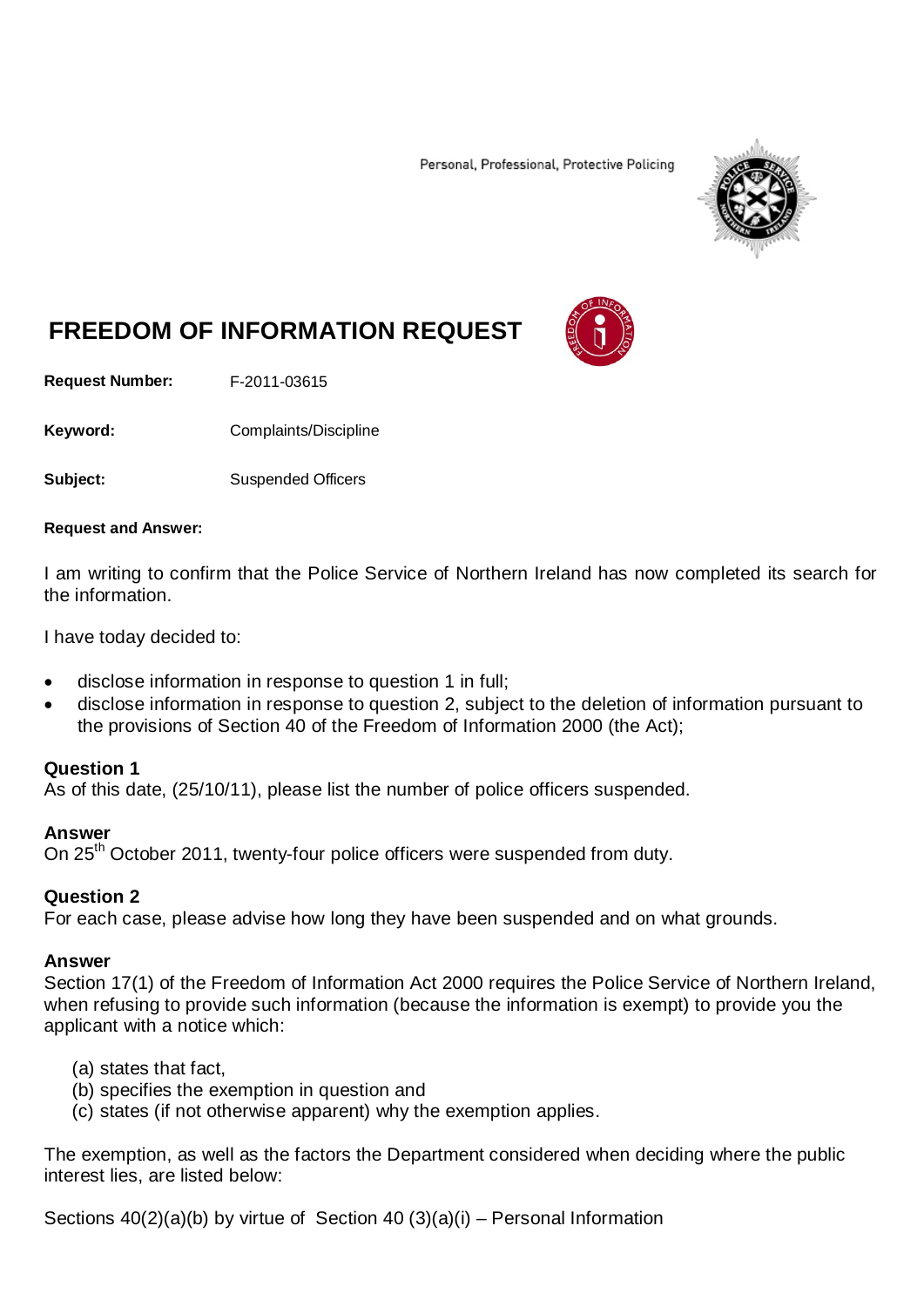This is an absolute and class based exemption. The information sought must fall within the class of information covered by the exemption, in this instance the information must be personal i.e. information from which a person can be identified. Releasing that information must breach at least one of the data protection principles. As this is an absolute exemption the legislators have assumed that harm will be caused should the information be released.

The information relates to the dates that individual officers were suspended and the reasons for their suspension and therefore constitutes their personal data. Whilst no individual may be immediately identified from the information sought, taken together there is the potential for the individual to be identified from that information and/or other information that is already in the public domain. If the information you have requested was released and cross-referenced to information currently in the public domain, there is an unacceptably high risk of personal data being revealed which would be in breach of the Data Protection Act and also Article 8 of the Human Rights Act. For example, names of currently suspended officers have been reported in the media, along with the date of their suspension or the date of incident which led to suspension. As you are no doubt aware, suspended police officers have the same rights of privacy and confidentiality as any other member of the public.

A disclosure under the Freedom of Information Act constitutes release to the public in general. Therefore, releasing such data would be unfair and unlawful and breach the First Principle of the Data Protection Act 1998. This exemption is therefore engaged.

However, in order to provide further information in relation to your request, PSNI Professional Standards Department has decided to release aggregate information relating to suspended officers without breaching data protection principles. Please see table below;

| Length of suspension to<br>date<br>(as at $25^{th}$ October 2011) | Number of<br><b>officers</b> | Alleged offence leading to<br>suspension                                                                                                                                                                                                                                                                         |
|-------------------------------------------------------------------|------------------------------|------------------------------------------------------------------------------------------------------------------------------------------------------------------------------------------------------------------------------------------------------------------------------------------------------------------|
| 0-6 months                                                        | 12                           | Assault, false accounting,<br>forgery, excess alcohol,<br>sexual offence, neglect of<br>duty, possession of a<br>controlled substance,<br>misconduct in public office,<br>data protection offence, theft,<br>perverting the course of<br>justice, dangerous driving,<br>disorderly behaviour, threats<br>to kill |
| 6-12 months                                                       | 6                            |                                                                                                                                                                                                                                                                                                                  |
| $1 - 2$ years                                                     | 2                            |                                                                                                                                                                                                                                                                                                                  |
| $2 - 3$ years                                                     | 2                            |                                                                                                                                                                                                                                                                                                                  |
| $3 + \gamma$ ears                                                 | 2                            |                                                                                                                                                                                                                                                                                                                  |

In each case the officer under suspension is either awaiting termination of criminal/misconduct proceedings or the subject of a criminal/misconduct investigation.

The decision to suspend an officer is only taken in exceptional circumstances after all other options, including 'repositioning' has been considered.

Considerations include:

(i) The nature and seriousness of the alleged action of the individual(s), including any apparent aggravating or mitigating factors;

(ii) The strength of evidence or nature of the investigation;